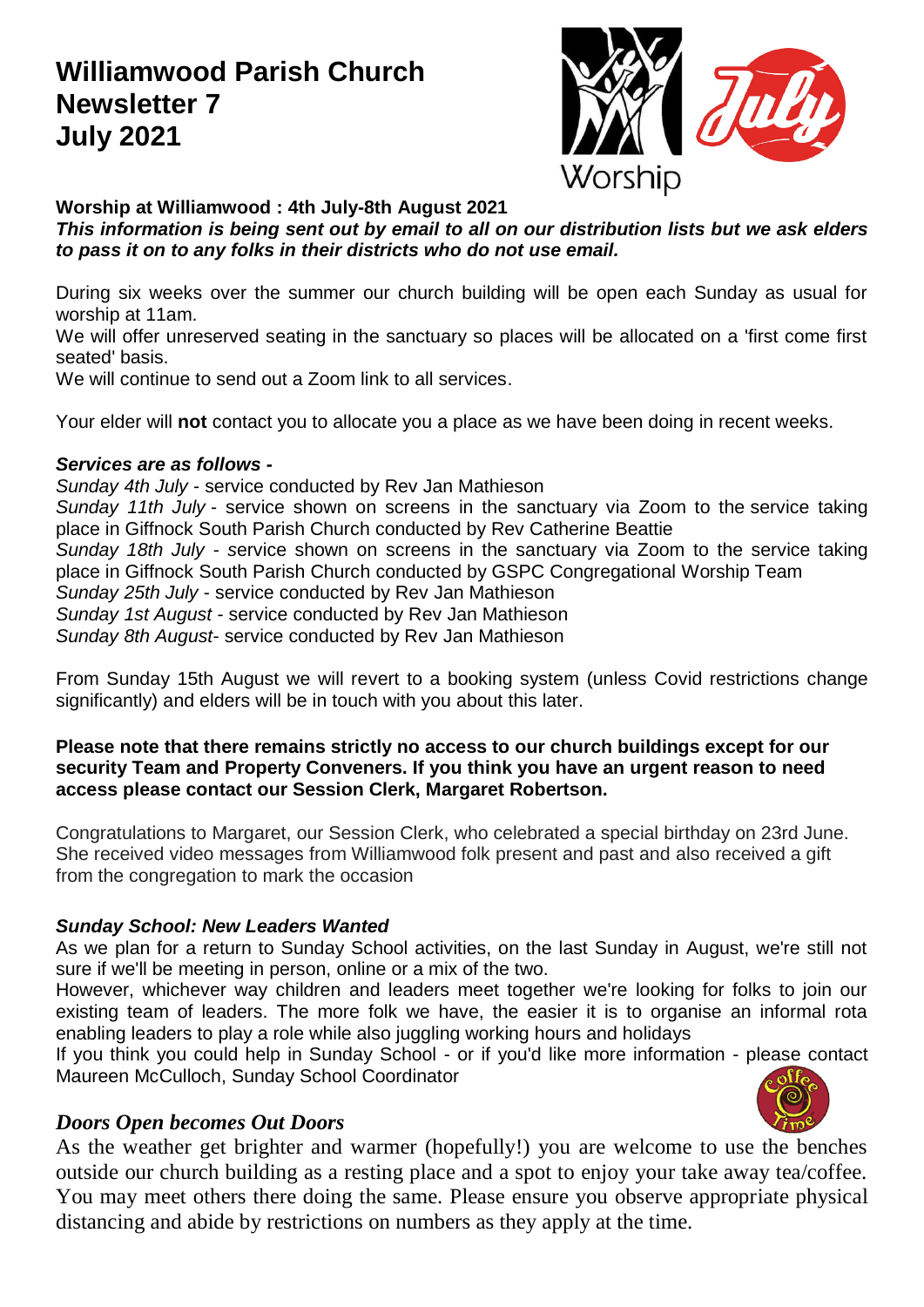#### **Book Group**

The next meeting of the Book Group is at 2.30pm on Monday 5th July We meet outside the front door of the church if the weather is good and in the Session Room if it's raining.

Bring your own tea/coffee/drinks and recommendations of books you've read and think others may enjoy

#### **Stated Annual Meeting**

Due to Covid restrictions we are unable to have a Stated Annual Meeting this year.

In line with Church of Scotland protocols *any communicant member of the congregation may request a copy of the Accounts 2020 and Budget 2021,* which have already been approved by the Trustees (members of the Kirk Session and Congregational Board), *by contacting Forbes Barron, Clerk to the Congregational Board or Robert Coulter, Finance Convener.* It would be expected that these documents would normally be supplied to you in electronic form though paper copies can be supplied if you have no access to technology.

*There are two vacancies on the Congregational Board*. *If you are a communicant member of the congregation and you would be interested in serving the congregation in this way please contact Forbes Barron or Margaret Robertson.* (Protocols allow for such appointments to be made by the Kirk Session at present).

*COP26:* **Link provided by Presbytery Community Responsibility Committee**

*https://avanan.url-protection.com/v1/url?o=https%3A//www.bbc.co.uk/news/av/scienceenvironment-*

*56001191&g=MjY3ZjMyYjljNzZlMjIzMA==&h=YWQ0ZmQzMTg1MWVkM2UyY2U0NmViYTdkY Tc5MDgwOGZiOWM5NmUyMTY0YzAyYTY1OGEwZTJhNjlmZDE0ZmFiMA==&p=YXAzOmNv czphdmFuYW46bzowMjBhNjFiYjBmYTM1OTk0NjJlYjViMDA4OTkzOGJlNDp2MQ==*

#### *Pass it on.*

We'd be grateful if elders would print out and post a copy of this Newsletter to anyone in their district who does not have online access. If you are unable to do this please pass the names of those requiring print copy to Evelyn Wallace or Margaret Robertson. Postage costs will be refunded.

#### **CHURCH CONTACTS & INFORMATION**

**Minister - Rev Jan Mathieson** Telephone: 0141 579 9997 **E-mail:** JMathieson@churchofscotland.org.uk **Session Clerk - Margaret Robertson** Telephone: 07778148181 **E-mail**:margaretctrobertson@gmail.com **Website:** www.williamwoodparishchurch.org.uk

| <b>Safeguarding Contact: Minister /Neil Little</b> | <b>News Bulletin: Evelyn Wallace</b> |
|----------------------------------------------------|--------------------------------------|
| Web Page: Editor: Joan Black                       | <b>FaceBook: Sarah Alexander</b>     |
| <b>SundaySchool: Maureen McCulloch</b>             | <b>Media Team David Liddell</b>      |